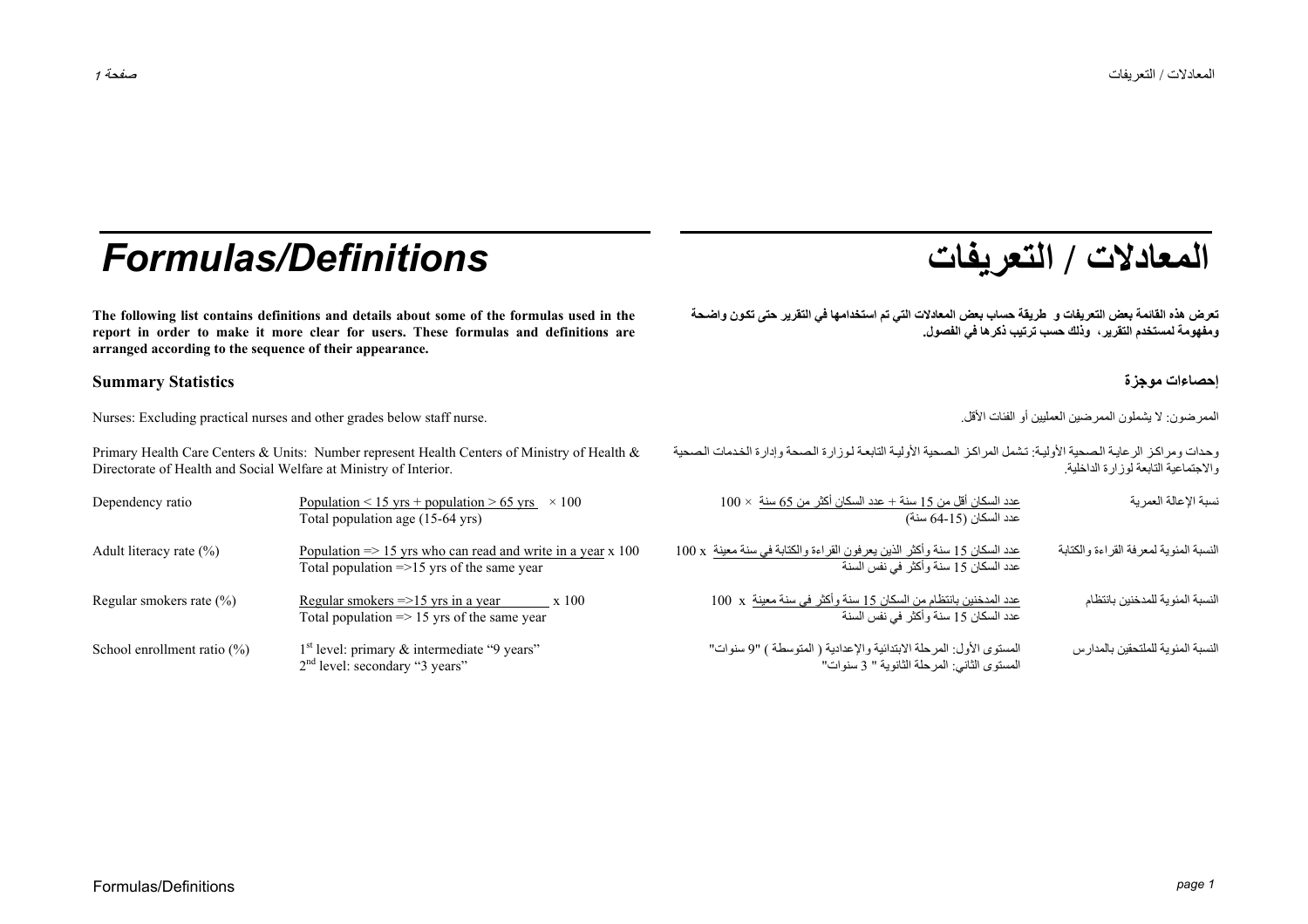| Gross Domestic Product (GDP)                          | The sum of the gross values added of all resident producers at<br>producers' prices, plus taxes less subsidies on imports during<br>accounting period. It is also equal to total final expenditure at<br>purchasers' prices (government final expenditure, private final<br>expenditure, fixed capital formation, exports of goods $\&$<br>services, less the f.o.b. value of imports of goods & services).<br>Income- based gross domestic product is compensation of<br>employees, plus consumption of fixed capital, plus gross<br>operating surplus plus taxes less subsidies on production and<br>imports. | يساوي مجموع القيم المضافة لكافة المنتجين المقيمين في الاقتصاد بسعر المنتج<br>مضاف إليه الضرائب ومخصوما منه الإعانات على الواردات خلال الفترة<br>المحاسبية و يعادل أيضا جملة النفقات النهائية بأسعار المشترين (الاستهلاك<br>النهـائي الحكـومي، الاسـنهلاك النهـائي الخـاص، النكـوين الرأسـمالي الثابـت،<br>الصادرات من السلع والخدمات ناقصاً الواردات من السلع والخدمات مقيمة<br>بأسعار التسليم على البواخر) . ومن جانب الدخل فان الناتج المحلي الإجمالي<br>يساوي إجمالي نعويضات العاملين وإهلاك رأس المال الثابت وفائض التشغيل<br>والضرائب الصافية على الإنتاج والواردات . | الناتج المحلي الإجمالي بسعر السوق<br>(GDP)                         |
|-------------------------------------------------------|-----------------------------------------------------------------------------------------------------------------------------------------------------------------------------------------------------------------------------------------------------------------------------------------------------------------------------------------------------------------------------------------------------------------------------------------------------------------------------------------------------------------------------------------------------------------------------------------------------------------|----------------------------------------------------------------------------------------------------------------------------------------------------------------------------------------------------------------------------------------------------------------------------------------------------------------------------------------------------------------------------------------------------------------------------------------------------------------------------------------------------------------------------------------------------------------------------|--------------------------------------------------------------------|
| Gross Domestic Product (GDP)<br>per Capita            | Gross Domestic Product in a year<br>Population of the same year                                                                                                                                                                                                                                                                                                                                                                                                                                                                                                                                                 |                                                                                                                                                                                                                                                                                                                                                                                                                                                                                                                                                                            | الإجمالي                                                           |
| Gross National Income/Product<br>(GNI)                | Equal to GDP less net taxes on production and imports, less<br>compensation of employees less property income payable to<br>the rest of the world plus the corresponding items receivable<br>from the rest of the world(in other words, GDP less primary<br>incomes payable to non-resident units plus primary incomes<br>receivable from non-resident units).                                                                                                                                                                                                                                                  | يساوي الناتج المحلى الإجمالي مخصوما منه الضرائب مخصوما منها الإعانات،<br>على الإنتاج والمستوردات، وتعويضات المستخدمين ودخل الملكية المدفوع لبقية<br>العالم مضافا إليه البنود المقابلة المتلقاة من بقية العالم (وبكلمة أخرى، الناتج<br>المحلي الإجمالي مخصوما منه الدخول الأولية المدفوعة إلىي الوحدات غير<br>المقيمة مضافا إليه الدخول الأولية المستلمة من الوحدات غير المقيمة.                                                                                                                                                                                            | الدخل القومي الإجمالي ( GNI )                                      |
| Gross National Income/Product<br>(GNI) per Capita     | Gross National Income in a year<br>Population of the same year                                                                                                                                                                                                                                                                                                                                                                                                                                                                                                                                                  | ا <u>لدخل القومي الإجمالي في سنة معينة</u><br>عدد السكان في نفس السنة                                                                                                                                                                                                                                                                                                                                                                                                                                                                                                      | متوسط نصيب الفرد من الدخل القومي<br>الإجمالي                       |
| Gross National Disposable<br>Income (GNDI)            | Equal to gross national income plus current transfer in cash or<br>in kind receivable by resident institutional units from non-<br>resident units and subtracting all current transfers in cash or in<br>kind payable by resident institutional units to non-resident<br>units.                                                                                                                                                                                                                                                                                                                                 | يساوي الدخل القومي الإجمالي مضافا إليه كل التحويلات الجارية النقدية أو<br>العينية التي تلقتها الوحدات المؤسسية المقيمة من وحدات غير مقيمة، وطرح كل<br>من التحويلات الجارية النقدية أو العينية التي تقدمها الوحدات المؤسسية المقيمة<br>الى الوحدات غبر المقبمة                                                                                                                                                                                                                                                                                                              | الدخل القومي المتاح الإجمالي<br>(GNDI)                             |
| Gross National Disposable<br>Income (GNDI) per Capita | Gross National Disposable Income in a year<br>Population of the same year                                                                                                                                                                                                                                                                                                                                                                                                                                                                                                                                       | إجمالي الدخل القومي المتاح في سنة معينة<br>عدد السكان في نفس السنة                                                                                                                                                                                                                                                                                                                                                                                                                                                                                                         | منوسط نصيب الفرد من إجمالي الدخل<br>القومي المناح<br>القومي المتاح |
| Physician per 10,000 population                       | No. of physicians in a year $\times 10,000$<br>Population of the same year                                                                                                                                                                                                                                                                                                                                                                                                                                                                                                                                      | <u>عدد الأطباء في سنة معينة            10,000</u><br>عدد السكان في نفس السنة                                                                                                                                                                                                                                                                                                                                                                                                                                                                                               | الأطباء البسشريون لكل 10,000 مسن<br>السكان                         |
| Dentist per 10,000 population                         | No. of dentists in a year $\_\times$ 10,000<br>Population of the same year                                                                                                                                                                                                                                                                                                                                                                                                                                                                                                                                      | عدد أطباء الأسنان في سنة معينة_ × 10,000<br>عدد السكان في نفس السنة                                                                                                                                                                                                                                                                                                                                                                                                                                                                                                        | أطباء الأسنان لكل 10,000 من السكان                                 |
| Nurses & midwives per 10,000<br>population            | No. of nurses and midwives in a year $\times$ 10,000<br>Population of the same year                                                                                                                                                                                                                                                                                                                                                                                                                                                                                                                             | عدد الممرضون والقابلات في سنة معينة × 10,000<br>عدد السكان في نفس السنة                                                                                                                                                                                                                                                                                                                                                                                                                                                                                                    | الممرضون والقابلات لكل 10,000 من<br>السكان                         |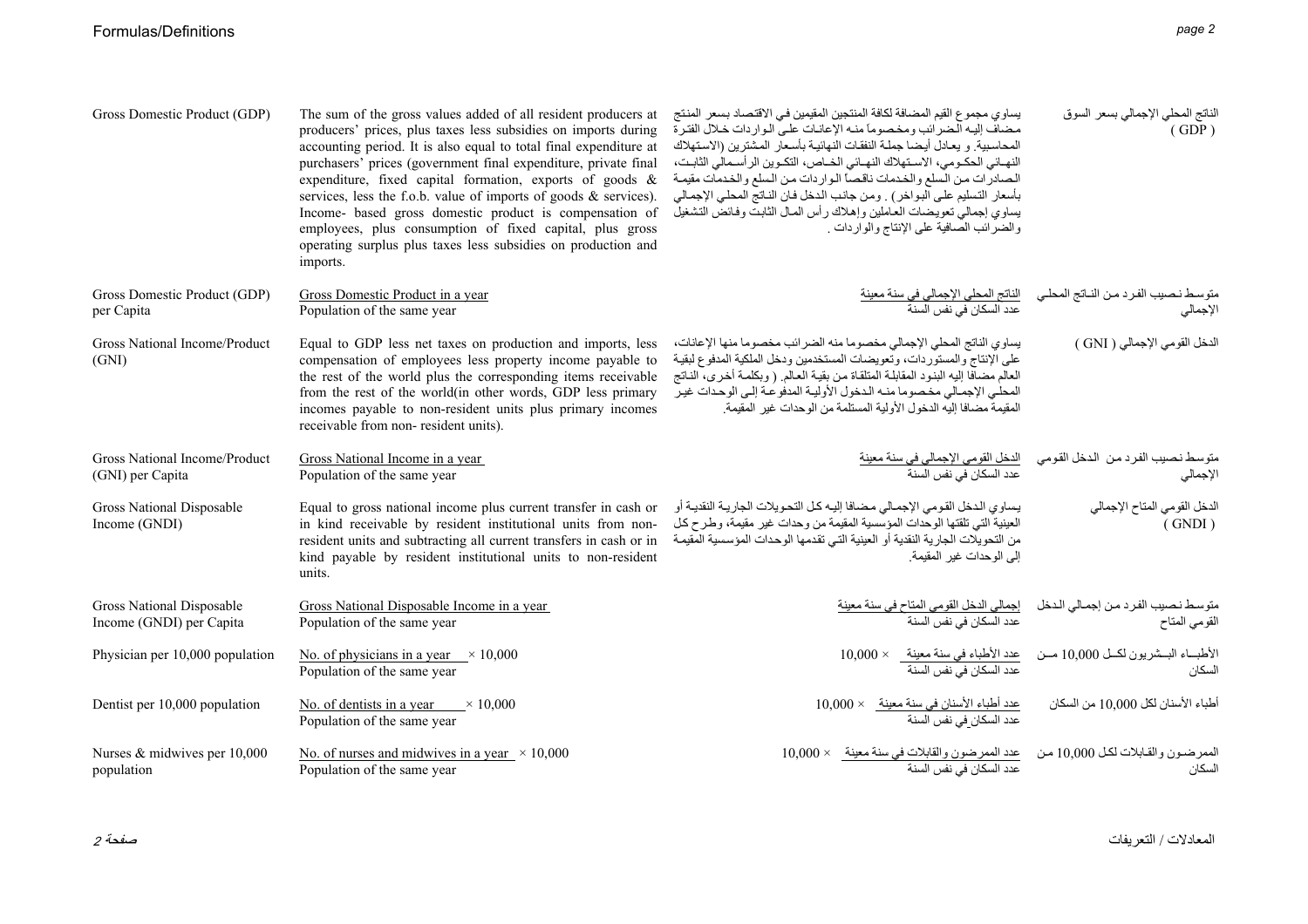المعادلات / التعريفات / التعريفات صفحة <sup>3</sup>

| Beds per 10,000 population                        | No. of beds in a year $\times$ 10,000<br>Population of the same year                                                                                | <u>عدد الأسرة في سنة معينة      × 10,000</u><br>عدد السكان في نفس السنة                                                  | الأسر ة لكل 10.000 من السكان                                     |
|---------------------------------------------------|-----------------------------------------------------------------------------------------------------------------------------------------------------|--------------------------------------------------------------------------------------------------------------------------|------------------------------------------------------------------|
| Health centers/units per 10,000<br>population     | No. of health centers in a year $\times$ 10,000<br>Population of the same year                                                                      | وحدات ومراكز الرعاية الصحية الأولية <u>عدد المراكز الصحية في سنة معينة</u> × 10,000<br>لكل 10,000 من السكان              |                                                                  |
| Nurse per physician                               | No. of nurses in a year<br>No. of physicians of the same year                                                                                       | <u>عدد الممرضات في سنة معينة.</u><br>عدد الأطباء في نفس السنة                                                            | ممرض لكل طبيب                                                    |
| Crude birth rate                                  | Live births in a year $\times 1000$<br>Population of the same year                                                                                  | المواليد الأحياء في سنة معينة  ×  1000<br>عدد السكان في نفس السنة                                                        | معدل المواليد الخام                                              |
| Still birth rate                                  | Still births in a year<br>$\times$ 1000<br>Total births (live births $+$ still births) of the same year                                             | المواليد الموتى في سنة معينة<br>جملة المواليد (الأحياء + الموتى) في نفس السنة                                            | معدل المواليد الموتبي                                            |
| Premature birth rate                              | Premature births in a year $\times$ 1000<br>Live births of the same year                                                                            | <u>عدد المواليد الخدج في سنة معينة</u> x 1000<br>المواليد الأحياء في نفس السنة                                           | معدل المواليد الخدج                                              |
| Perinatal mortality rate                          | Still births + deaths within the first 7 days of life<br>$\times$ 1000<br>in a year<br>Total births (live births $+$ still births) of the same year | ا <u>لمواليد الموتى + وفيات الرضع أقل من اسبوع في سنة معينة   × 1000</u><br>جملة المواليد(الأحياء + الموتى) في نفس السنة | معدل وفيات الأجنة حول الولادة                                    |
| Neonatal mortality rate                           | Infants deaths age < 7days + infants Deaths<br>$(7 \text{days} < 4 \text{ wks})$ in a year $\times 1000$<br>Live births of the same year            | وفيات الرضع أقل من اسبوع + وفيات الرضع                                                                                   | معدل وفيات الأجنة المبكر ة                                       |
| Post neonatal mortality rate                      | Infants deaths =>4 weeks and <1 year in a year $\times$ 1000<br>Live births of the same year                                                        | وفيات الرضع 4 أسابيع الى أقل من سنة في سنة معينة_ × 1000<br>المواليد الأحياء في نفس السنة                                | معدل وفيات الأجنة المتأخرة                                       |
| Infant mortality rate                             | Infant deaths $\leq 1$ year in a year $\times 1000$<br>Live births of the same year                                                                 | وفيات الرضع أقل من سنة في سنة معينة__ × 1000<br>المو اليد الأحياء في نفس السنة                                           | معدل وفيات الرضع                                                 |
| Under 5 yrs mortality<br>per 1000 live births     | Children deaths $\leq$ 5 yrs in a year $\times$ 1000<br>Live births of the same year                                                                | <u>جملة وفيات الأطفال أقل من 5 سنوات في سنة معينة</u> ×  1000<br>المواليد الأحياء في نفس السنة                           | معدل وفيات الأطفال أقل من 5 سنوات<br>لكل 1000 مولود حي           |
| Under 5 yrs mortality<br>per 1000 child $<$ 5 yrs | Children deaths $\leq$ 5 yrs in a year<br>$\times$ 1000<br>Population age less than 5 yrs of the same year                                          | جملة وفيات الأطفال أقل من 5 سنوات في سنة معينة _×  1000<br>السكان أقل من 5 سنوات في نفس السنة                            | معدل وفيات الأطفال أقل من 5 سنوات<br>لكل 1000 طفل أقل من 5 سنوات |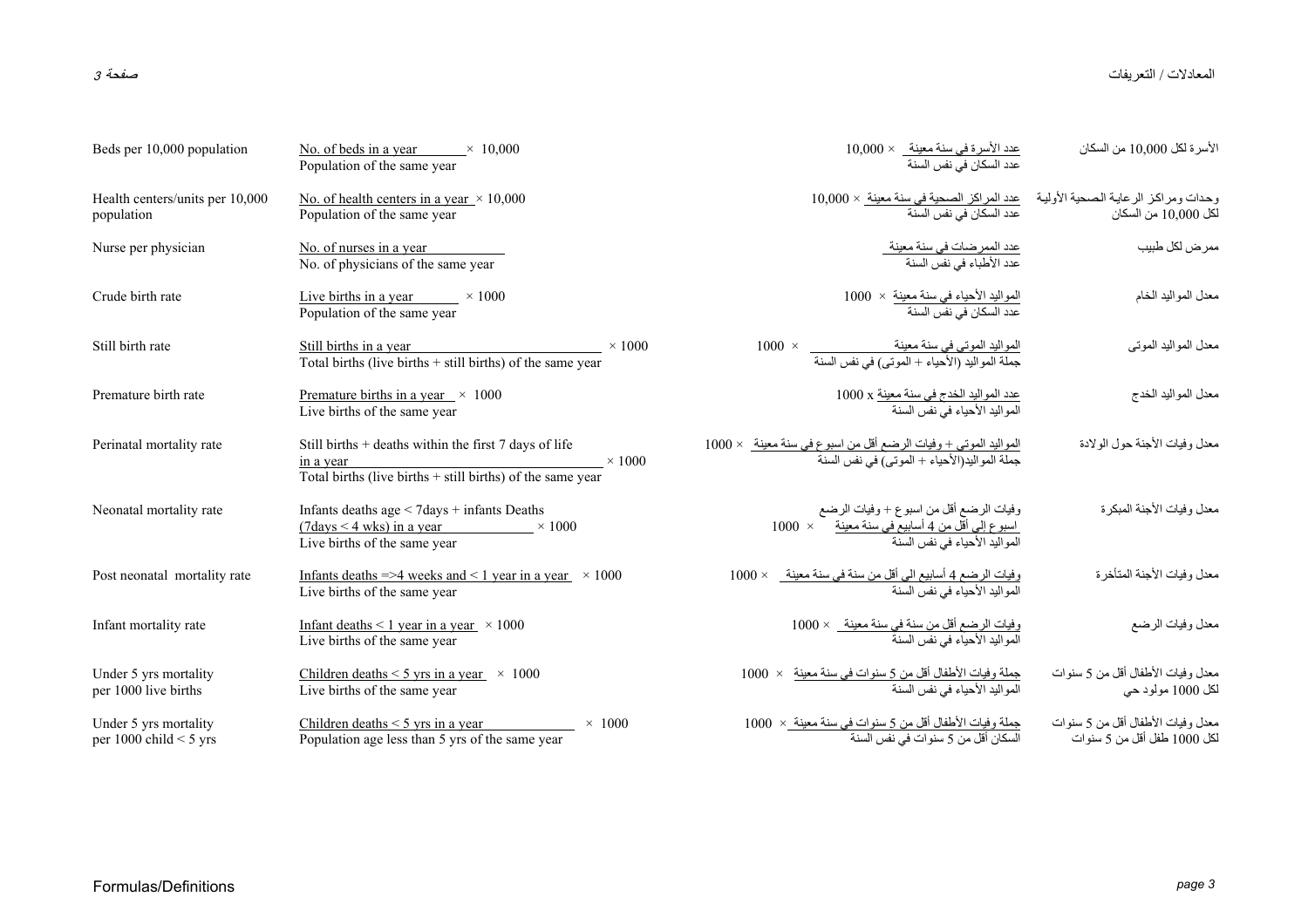| Maternal mortality rate                                                                                               | Deaths due to Complication of pregnancy childbirth<br>& puerperium [ICD-10 $(000-099)$ ] in a year<br>1000<br>Live births of the same year          | عدد الو فيات بسبب مضاعفات الحمل<br>والولادة والنفاس [(O00-O99) 10-ICD] في سنة معينة لا 1000<br>المو اليد الأحياء في نفس السنة                                                          | معدل وفيات الأمومة                                                                                                |
|-----------------------------------------------------------------------------------------------------------------------|-----------------------------------------------------------------------------------------------------------------------------------------------------|----------------------------------------------------------------------------------------------------------------------------------------------------------------------------------------|-------------------------------------------------------------------------------------------------------------------|
| Crude death rate                                                                                                      | Total deaths in a year $\times$ 1000<br>Population of the same year                                                                                 | <u>عدد الوفيات في سنة معينة × 1</u> 000<br>عدد السكان في نفس السنة                                                                                                                     | معدل الوفيات الخام                                                                                                |
| Natural Population Increase                                                                                           | Total of live birth in a year – Total deaths of the same year                                                                                       | عدد المواليد الأحياء في سنة معينة – عدد الوفيات في نفس السنة                                                                                                                           | الز يادة الطبيعية للسكان                                                                                          |
| Natural Population Increase Rate                                                                                      | Natural population increase in a year x 1000<br>Population of the same year                                                                         | الزيادة الطبيعية للسكان في سنة معينة  x   1000<br>عدد السكان في نفس السنة                                                                                                              | معدل الزيادة الطبيعية للسكان                                                                                      |
| General fertility rate<br>$(Female15-49)$                                                                             | Total of registered live births in a year $\times 1000$<br>Population Female age (15-49) of the same year                                           | عدد المواليد الأحياء المسجلين في سنة معينة __ ×   1000<br>السكان الإناث (15-49) في نفس السنة                                                                                           | معدل الخصوبة العام<br>(الإناث 15 – 49)                                                                            |
| Total fertility rate per women (TFR) female age 15-49                                                                 |                                                                                                                                                     |                                                                                                                                                                                        | معدل الخصوبة الكلي للمرأة الواحدة للإناث 15 - 49                                                                  |
| TFR = $5 \times (F1 + F2 + \dots + F7) / 1000$<br>$5 = size of age group$<br>Fi represent age specific fertility rate |                                                                                                                                                     |                                                                                                                                                                                        | $1000 / (F7+$ + F2 + F1) × 5 = معدل الخصوبة<br>5 = مقدار الفئة العمرية<br>Fi تمثل المعدل النوعي للخصوبة حسب العمر |
|                                                                                                                       | F1 (Female 15-19) = Registered live births of mothers age (15-19) in a year $\times$ 1000<br>Total female population age (15-19) of the same year   | F1 السكان الإناث 15 – 19 سنة = <u>المواليد الأحي</u> اء المسجلين للمر أة في الفئة العمرية (1 <u>9-15) في سنة معينة</u> × 1000<br>جملة الإناث في الفئة العمرية (15-19) في نفس السنة     |                                                                                                                   |
|                                                                                                                       | F2 (Female 20-24) = Registered live births of mothers age (20-24) in a year $\times$ 1000<br>Total female population age (20-24) of the same year   | F2 السكان الإناث 20 – 24 سنة = <u>المواليد الأحياء المسجلين للمر</u> أة في الفئة العمرية (20-24) في سنة معينة _ × 1000<br>جملة الإناث في الفئة العمرية (20-24) في نفس السنة            |                                                                                                                   |
|                                                                                                                       | F3 (Female 25-29) = Registered live births of mothers age (25-29) in a year $\times$ 1000<br>Total female population age $(25-29)$ of the same year | F3 السكان الإناث 25 – 29 سنة = <u>المو</u> اليد الأحياء المسجلين للمرأة في الفئة العمرية (25-29) في سنة معينة _<br>جملة الإناث في الفئة العمرية (25-29 ) في نفس السنة<br>$1000 \times$ |                                                                                                                   |
|                                                                                                                       | F4 (Female 30-34) = Registered live births of mothers age (30-34) in a year $\times$ 1000<br>Total female population age (30-34) of the same year   | F4 السكان الإناث 30 – 34 سنة = المواليد الأحياء المسجلين للمر أة في الفئة العمرية (30-34) في سنة معينة _    × 1000<br>جملة الإناث في الفئة العمرية (30-34) في نفس السنة                |                                                                                                                   |
|                                                                                                                       | F5 (Female 35-39) = Registered live births of mothers age (35-39) in a year $\times$ 1000<br>Total female population age (35-39) of the same year   | F5 السكان الإناث 35 – 39 سنة = <u>المواليد الأحي</u> اء المسجلين للمرأة في الفئة العمرية (35-39) في سنة معينة _ × 1000<br>جملة الإناث في الفئة العمرية (35-39 ) في نفس السنة           |                                                                                                                   |
|                                                                                                                       | F6 (Female 40-44) = Registered live births of mothers age (40-44) in a year $\times$ 1000<br>Total female population age (40-44) of the same year   | F6 السكان الإناث 40 – 44 سنة = <u>المواليد الأحي</u> اء المسجلين للمرأة في الفئة العمرية (40-44) في سنة معينة _ × 1000<br>جملة الإناث في الفئة العمرية (40-44 ) في نفس السنة           |                                                                                                                   |
|                                                                                                                       | F7 (Female 45-49) = Registered live births of mothers age (45-49) in a year $\times$ 1000<br>Total female population age (45-49) of the same year   | F7 السكان الإناث 45 – 49 سنة = <u>المواليد الأحي</u> اء المسجلين للمر أة في الفئة العمرية (45-4 <u>9) في سنة معينة _</u> × 1000<br>جملة الإناث في الفئة العمرية (45-49 ) في نفس السنة  |                                                                                                                   |
|                                                                                                                       |                                                                                                                                                     |                                                                                                                                                                                        |                                                                                                                   |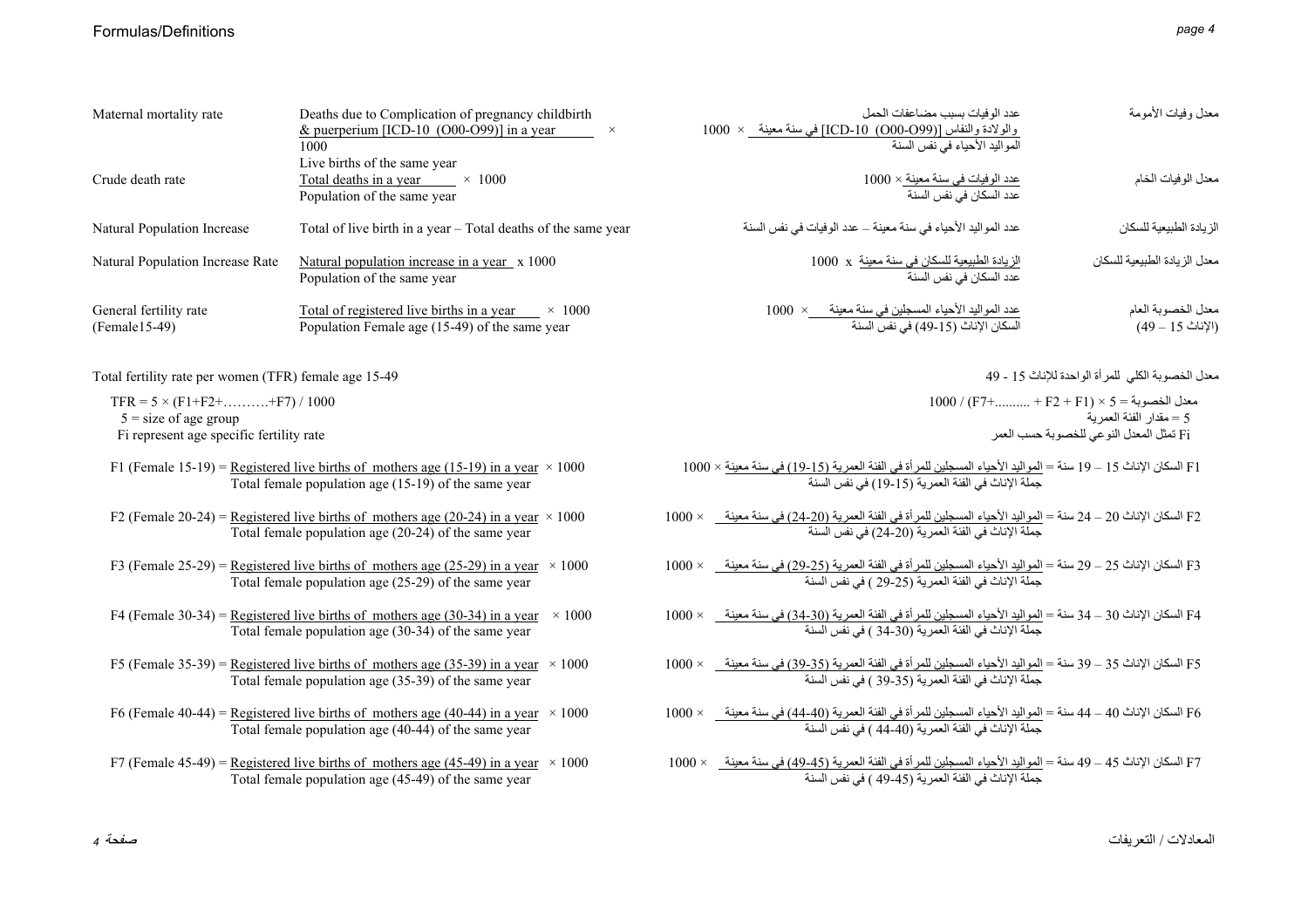المهن الطبية المساندة: وتشمل الصيادلة والفنيون ، فنيو صحة الفم والأسنان ، محللو وفنيو مختبر ، مصورو وفنيو أشعة ، فنيو علاج طبيعي وتأهيل مهني ، أطراف صناعية وعظام.

> المرضى الداخليون (الدخول): مجموع المرضى الذين تم قبولهم بصورة رسمية للبقاء في المستشفى خلال سنة معينة.

زيارات العيادات الخارجية: عدد زيارات المرضى لعيادة معينة إذا زار المريض ثلاث عيادات في مستشفى واحد خلال نفس اليوم فإنها تحسب على انها ثلاث زيارات منفصلة

> عدد المواليد الذكور الأحياء في سنة معينة<br>عدد المواليد الإناث الأحياء في نفس السنة نسبة النوع عند الولادة (ذكور / إناث )

لمزيد من المعلومات ، انظر الإصطلاحات المستخدمة في التقرير.

### **الصحة العامة**

جدول 6.5 نسبة تغطية تطعيمات الخناق والكزاز والشاهوق ، شلل الأطفال ، التهاب الكبد الوبائي ، هيموفلس انفلونزا ركت سبب بن تم عرضهم في معادلة واحدة لأن نفس المعادلة تنطبق عليهم جميعهم بينما في الجدول موضحين في<br>(الجرعة الثالثة) تم عرضهم في معادلة واحدة لأن نفس المعادلة تنطبق عليهم جميعهم بينما في الجدول موضحين في .خانات منفصلة

### نسبة التغطية حسب المركز الصحي:

الخناق والكزاز والشاهوق ، شلل الأطفال ، التهاب الكبد الوبائي ، هيموفلس انفلونزا (الجرعة الثالثة) حسب المركز الصحي

الرضع أقل من سنة الذين استكملوا أحد هذه التطعيمات بالمركز الصحي حسب الجنسية في سنة معينة 100 (المواليد الأحياء المسجلين بالمرآز الصحي – وفيات الرضع المسجلين بالمركز الصحي) حسب الجنسية في نفس السنة

Third dose of OPV, DPT, Hib & HB by health center

Infants <1 yr who received vaccine at H.C by nationality in a year  $\times 100$ (Registered live births at H.C.- Infants deaths) by nationality of the same year

## Formulas/Definitions *page 5*

### Allied Health:

Includes pharmacists & technicians, dental hygienists & technicians, laboratory technologists & technicians, radiographers & technicians, physiotherapists and occupational therapist, prosthetic and orthotics technicians.

Total of all admitted patients during the year.

Out-patient Visits:

Defined as patient visit to a particular clinic/health center. If the patient visits three clinics in one hospital on the same day, these are counted as three visits.

Sex Ratio at Birth (male/female) Total male live birth in a year Total female live birth of the same year

#### **الإحصاءات السكانية والديموغرافية Statistics Demographic & Census**

For more information, see Conventions Used in This Report.

### **Public Health**

Table 6.5 third dose of OPV, DPT, Hib & HB immunization coverage formula described below in one formula because same formula applicable on each vaccine where in the table they are shown in separate columns.

#### % COVERAGE BY HEALTH CENTER:

In-patients (admissions):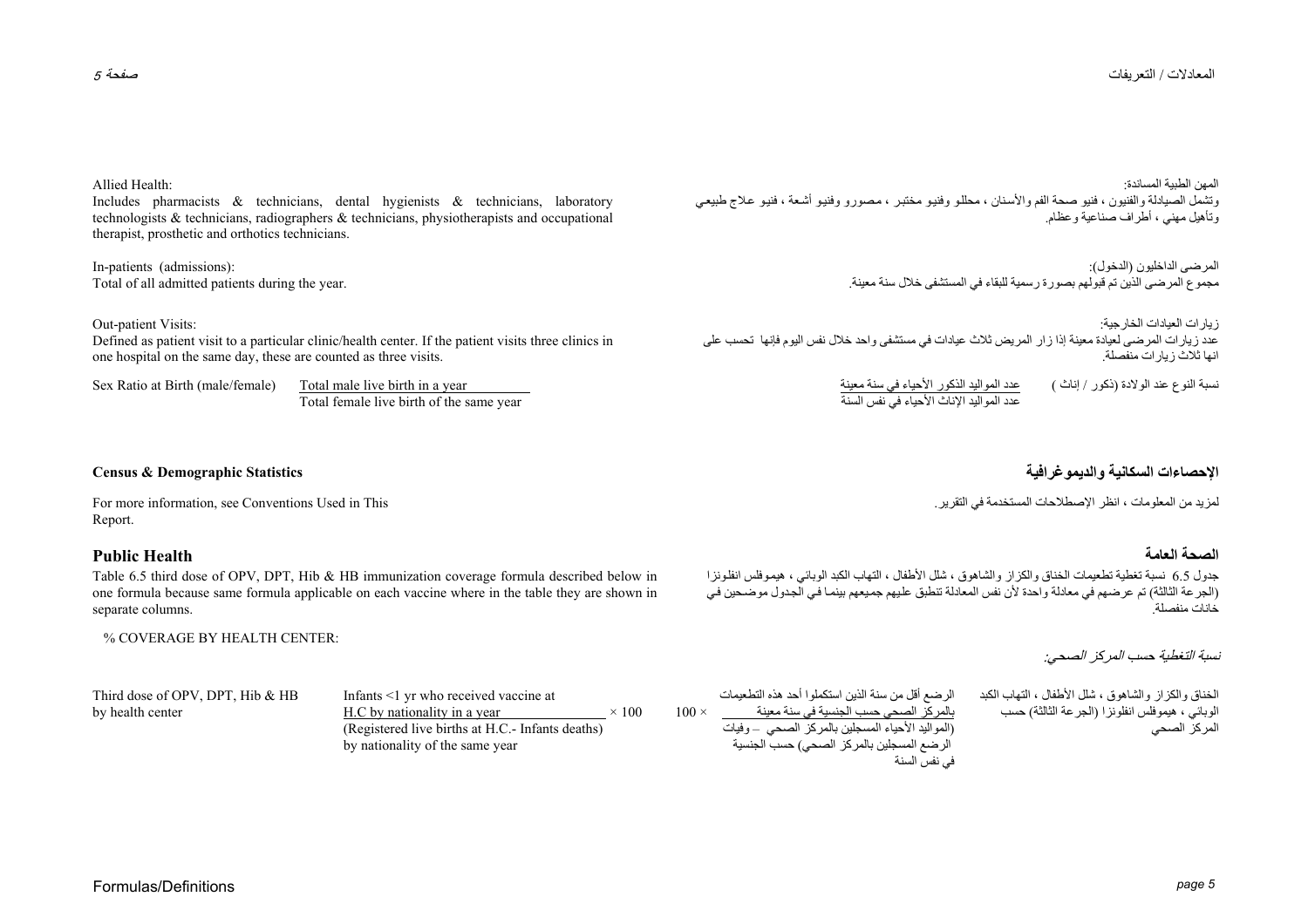| MMR1 (Mumps, Measles, Rubella – $1st$<br>dose) by health center | Children (1-2 yrs) who received MMR1 at H.C<br>by nationality in a year $\times 100$<br>Registered live births at H.C. of previous year<br>by nationality                                                                                          |              | الأطفال من سنة إلى سنتين الذين استكملوا تطعيم الحصبة<br>و الحصبة الألمانية و النكاف بالمر كز   الصحى حسب<br>ا <u>لجنسية في سن</u> ة معينة<br>$100 \times$<br>المواليد الأحياء المسجلين بالمركز الصحى حسب<br>الجنسية للسنة التى تسبقها                                                                              | الحصبة والحصبة الألمانية والنكاف (الجرعة الأولى)<br>حسب المركز الصحى  |
|-----------------------------------------------------------------|----------------------------------------------------------------------------------------------------------------------------------------------------------------------------------------------------------------------------------------------------|--------------|--------------------------------------------------------------------------------------------------------------------------------------------------------------------------------------------------------------------------------------------------------------------------------------------------------------------|-----------------------------------------------------------------------|
| MMR2 (Mumps, Measles, Rubella $-2nd$<br>dose) by health center  | Children (4-6 yrs) who received MMR2 at H.C<br>by nationality in a year<br>(Registered lives births at H.C who<br>born 5 yrs before the above year - All the death<br>of children of the same age group during the past<br>5 years) by nationality | $\times$ 100 | الأطفال من 4-6 سنوات الذين استكملوا تطعيم الحصبة<br>والحصبة الألمانية والنكاف بالمركز الصحى<br>حسب الجنسية في سنة معينة<br>$100 \times$<br>(جميع المواليد الأحياء المسجلين بالمركز الصحي<br>الذين ولدوا قبل خمس سنوات من العام<br>المذكور – جملة وفيات نفس الفئة العمرية خلال<br>الخمس سنوات التي تلت سنة الولادة) | الحصبة والحصبة الألمانية والنكاف (الجرعة الثانية)<br>حسب المركز الصحى |
| NATIONAL COVERAGE:                                              |                                                                                                                                                                                                                                                    |              |                                                                                                                                                                                                                                                                                                                    | نسبة التغطية على المستوى الوطني:                                      |
| MMR2 Mumps, Measles, Rubella $-2nd$<br>dose)                    | Children (4-6 yrs) who received MMR2<br>by nationality in a year<br>$\times$ 100<br>Total registered live births who born 5 yrs<br>before the above year - All the death of<br>children of the same age group during the<br>past 5 years           |              | الأطفال من 4-6 سنوات الذين استكملوا  تطعيم الحصبة<br>والحصبة الألمانية والنكاف حسب الجنسية في سنة معينة × 100<br>جميع المواليد الأحياء المسجلين الذين ولدوا قبل خمس<br>سنوات من العام المذكور _ جملة وفيات نفس الفئة<br>العمرية خلال الخمس سنوات التي تلت سنة الولادة                                              | الحصبة والحصبة الألمانية والنكاف (الجرعة الثانية)                     |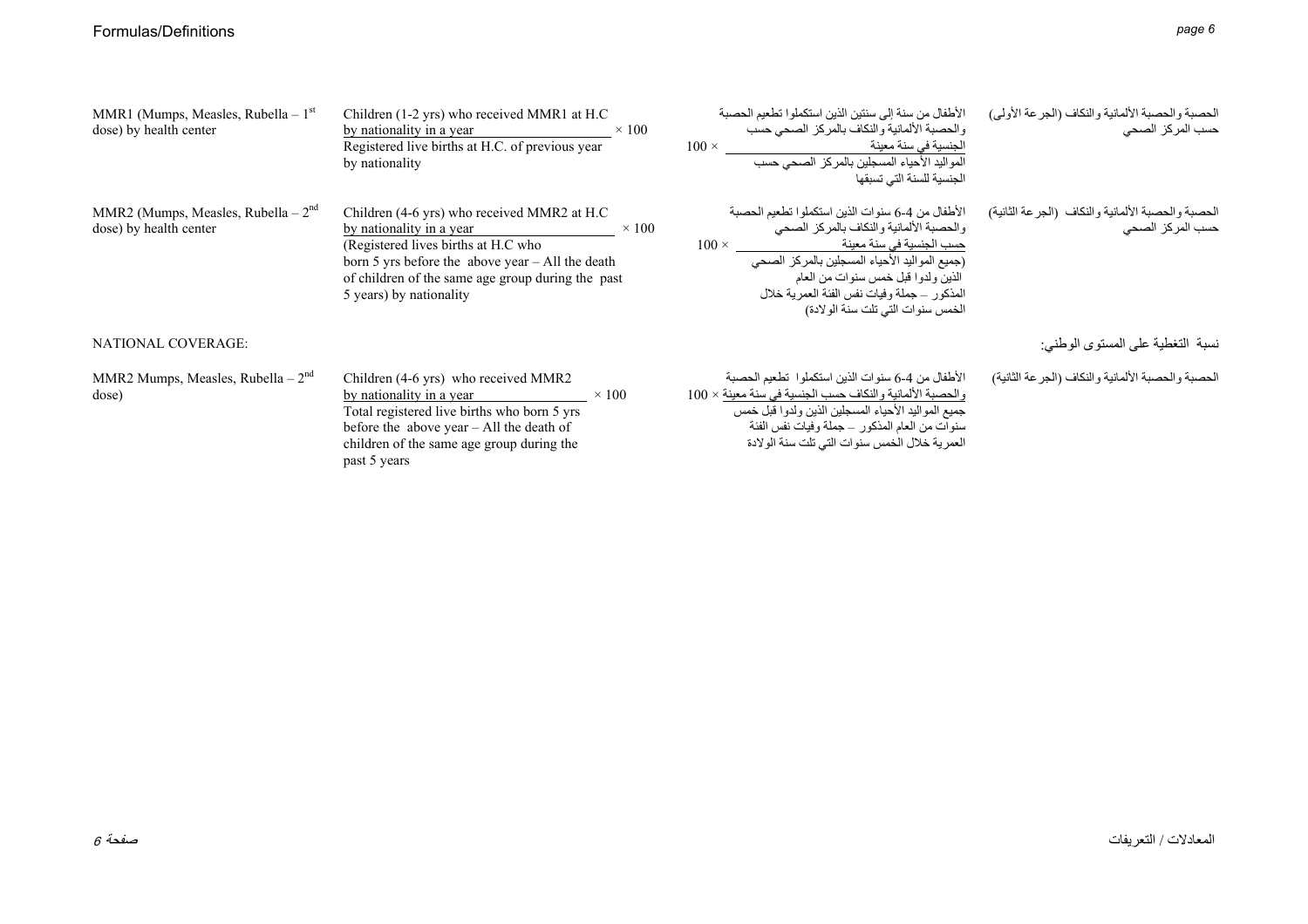#### المعادلات / التعريفات / التعريفات صفحة <sup>7</sup>

| Tetanus Toxoid (TT2+)                                                            | No. of pregnant women received $2nd$ dose<br>or more of TT2 in a year<br>Registered live births of the same year                                                     | $\times$ 100 | $100 \times$ | عدد الحوامل اللاتي طعمن بالتيتانوس<br><u>جر عتين أو أكثر في سنة معينة </u><br>المواليد الأحياء المسجلين في نفس السنة                                                               | نسبة التغطية بجر عتين أو أكثر من لقاح<br>التبتانوس للحو امل |
|----------------------------------------------------------------------------------|----------------------------------------------------------------------------------------------------------------------------------------------------------------------|--------------|--------------|------------------------------------------------------------------------------------------------------------------------------------------------------------------------------------|-------------------------------------------------------------|
| For more information, see Conventions Used in This Report "Primary Health Care". |                                                                                                                                                                      |              |              |                                                                                                                                                                                    | لمزيد من المعلومات ، انظر الاصطلاحات المستخدمة في التقرير   |
| TT2 child protection rate at birth PAB                                           | Pregnant women received 2 <sup>nd</sup> dose<br>or more of TT2 in a year<br>No. of children $\leq 1$ yr who received 1 <sup>st</sup> dose<br>of DPT of the same year | $\times$ 100 | $100 \times$ | عدد الحوامل اللاتي طعمن بالتيتانوس<br>جرعتين أو أكثر في سنة معينة<br>عدد الأطفال أقل من سنة استكملوا الجرعة<br>الأولَّـى من تطعيم الْخناق و الكز از ۖ و الشَّاهو ق<br>في نفس السنة | نسبة الأطفال المحصنين عند الو لادة<br>ضد التيتانو س         |
| <b>Primary Health Care</b>                                                       |                                                                                                                                                                      |              |              |                                                                                                                                                                                    | الرعاية الصحية الأولية                                      |
| Average health centers visits/per capita                                         | Total general, Mother & Child Health<br>Care visits (morning)<br>Population by health center                                                                         |              |              | جملة زيارات العيادات العامة ورعاية الأمومة والطفولة (صباحا)<br>عدد السكان حسب المركز الصحي                                                                                         | متوسط عدد زيارات الفرد للمركز الصحى                         |
| Average cost per health center visit                                             | Cost by health center<br>Total General, dental, Mother & Child Health<br>Care (morning/evening/holiday) visits                                                       |              |              | <u>التكلفة حسب المركز الصحي</u><br>جملة زيارات العيادات العامة والأسنان ورعاية الأمومة<br>والطفولة (صباحا و مساءً والإجازة)                                                        | متوسط تكلفة زيارة المركز الصحى                              |
| Average no. of pregnancy visits<br>(Table 7.5)                                   | New antenatal visits in a year<br>Total antenatal visits of the same year                                                                                            |              |              | جملة الزيارات الجديدة في سنة معينة<br>جملة زيارات الحوامل في نفس السنة                                                                                                             | متوسط عدد الزيارات الجديدة في الحمل<br>( جدول 7.5 )         |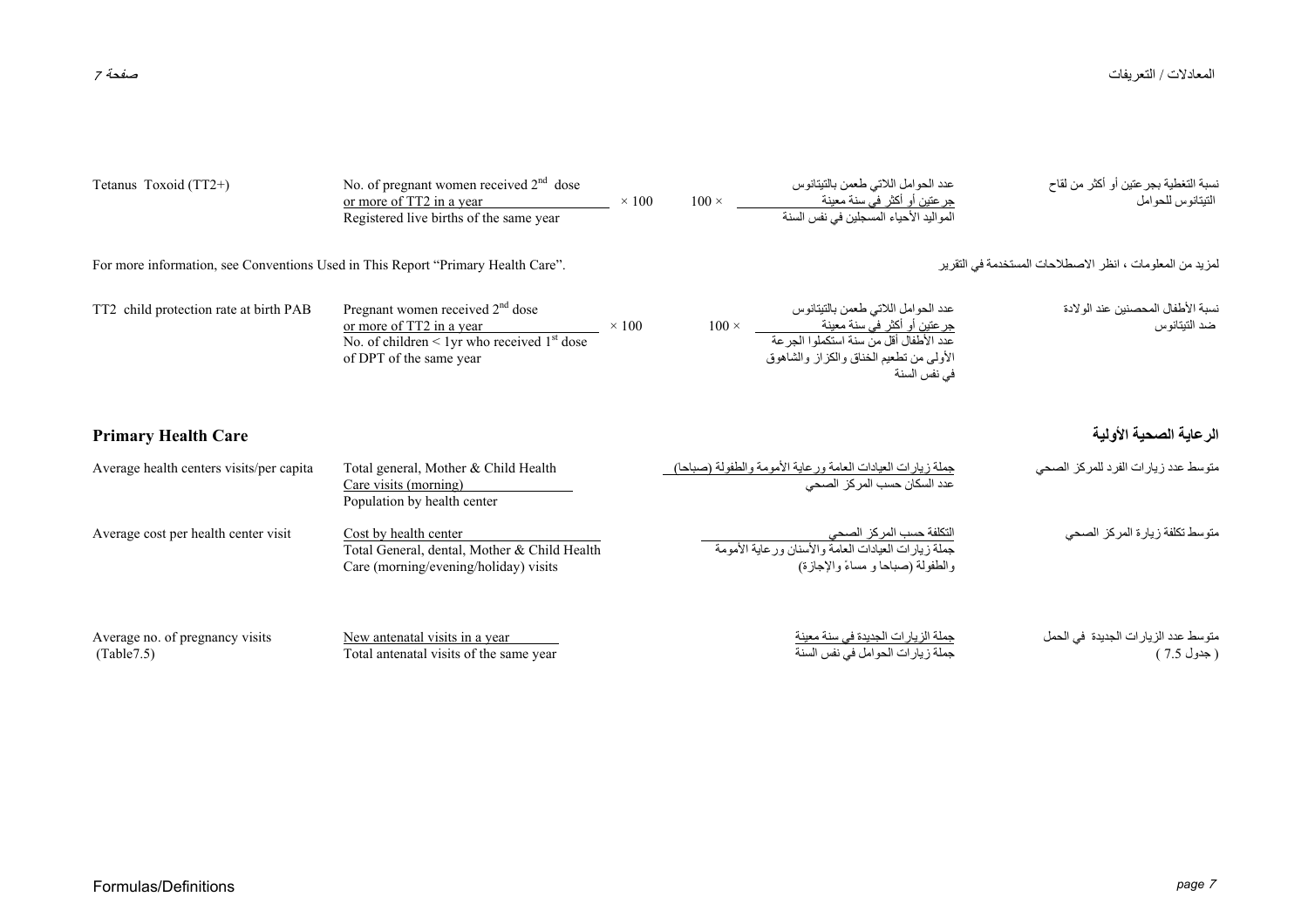| Postnatal & postabortal $1st$ visit rate<br>(Table 7.5)                   | (New postnatal visits) + (New postabortal visits) $\times$ 100<br>New antenatal visits                                                                                                                                                                                     | ( الز يار ات الجديدة لفحص ما بعد الو لادة ) +<br>( الزيار ات الجديدة لفحص ما بعد الإجهاض ) × 100<br>حملة الزيار ات الحديدة للحوامل                                                                                                                                                              | معدل الزيار ات الجديدة لفحص ما بعد الو لادة<br>وما بعد الإجهاض (%) ( جدول 7.5 ) |
|---------------------------------------------------------------------------|----------------------------------------------------------------------------------------------------------------------------------------------------------------------------------------------------------------------------------------------------------------------------|-------------------------------------------------------------------------------------------------------------------------------------------------------------------------------------------------------------------------------------------------------------------------------------------------|---------------------------------------------------------------------------------|
| Rate of visits with abnormal finding<br>(Table 7.9)                       | No. of visits with abnormal finding $\times 100$<br>Total child screening visits                                                                                                                                                                                           | عدد زيار ات الأطفال بنتائج غير طبيعية للفحص × 100<br>جملة زبار ات فحص الأطفال                                                                                                                                                                                                                   | معدل زيارات الأطفال بنتائج غير طبيعة (%)<br>(جدول 7.9)                          |
| Rate of children visits referred to<br>specialized clinics<br>(Table 7.9) | Total children visits referred to<br>specialized clinics<br>$\times$ 100<br>Total no. of children screening visits                                                                                                                                                         | جملة الحالات المحولة من زيار ات الأطفال<br>للعيادات التخصصية<br>جملة زيار ات فحص الأطفال                                                                                                                                                                                                        | معدل نحويل الأطفال الى العيادات (%)<br>( جدول 7.9 )                             |
| PERCENTAGE OF CHILDREN FULLY SCREENED BY AGE (TABLE 7.9):                 |                                                                                                                                                                                                                                                                            |                                                                                                                                                                                                                                                                                                 | نسبة الأطفال الذين استكملوا جميع زيارات فحص الأطفال حسب السن ( جدول 7.9 ):      |
| Percentage of children fully screened<br>for first year                   | Children fully screened at $1st$ year by<br>nationality in a year x<br>100<br>(Registered live Births – Infant Deaths) by<br>nationality of the same year                                                                                                                  | عدد الأطفال الذين استكملوا فحص السنة الأولى<br>حسب الجنسية في سنة معيّنة<br>(المواليد الأحياء المسجلين – وفيات نفس الفئة العمرية)<br>(المواليد الأحياء المسجلين – وفيات نفس الفئة العمرية)<br>حسب الجنسية في نفس السنة                                                                          | نسبة الأطفال الذين استكملوا جميع زيارات فحص الأطفال<br>للسنة الأولىي من العمر   |
| Percentage of children fully screened for<br>second year                  | Children fully screened for $2nd$ year by<br>nationality in a year x 100<br>(Registered live births who born 2 yrs before<br>the above year $-$ All the deaths of children<br>at the same age group during the past 2 years)<br>by nationality                             | عدد الأطفال الذين استكملوا فحص السنة الثانية<br>جملة وفيات نفس الفئة العمرية خلال السنتين<br>التي تلت سنة الولادة) حسب الجنسية                                                                                                                                                                  | نسبة الأطفال الذين استكملوا جميع زيارات فحص الأطفال<br>للسنة الثانية من العمر   |
| Percentage of children fully screened for<br>third year                   | Total children fully screened for 3 <sup>rd</sup> year<br>by nationality in a year $\mathbf{x}$<br>100<br>(Registered live births who born 3 yrs before<br>the above year - All the deaths of children<br>at the same age group during the past 3 years)<br>by nationality | جملة الأطفال الذين استكملوا فحص السنة الثالثة<br>حسب الجنسية في سنة معينة معينة معينة معينة معينة معينة معينة معينة معينة معينة معينة معينة معينة مع<br>(جملة المواليد الأحياء المسجلين فبل ثلاث سنوات –<br>جملة وفيات نفس الفئة العمرية خلال الثلاث سنوات<br>التي تلت سنة الولادة) حسب الجنسية | نسبة الأطفال الذين استكملوا جميع زيارات فحص الأطفال<br>للسنة الثالثة من العمر   |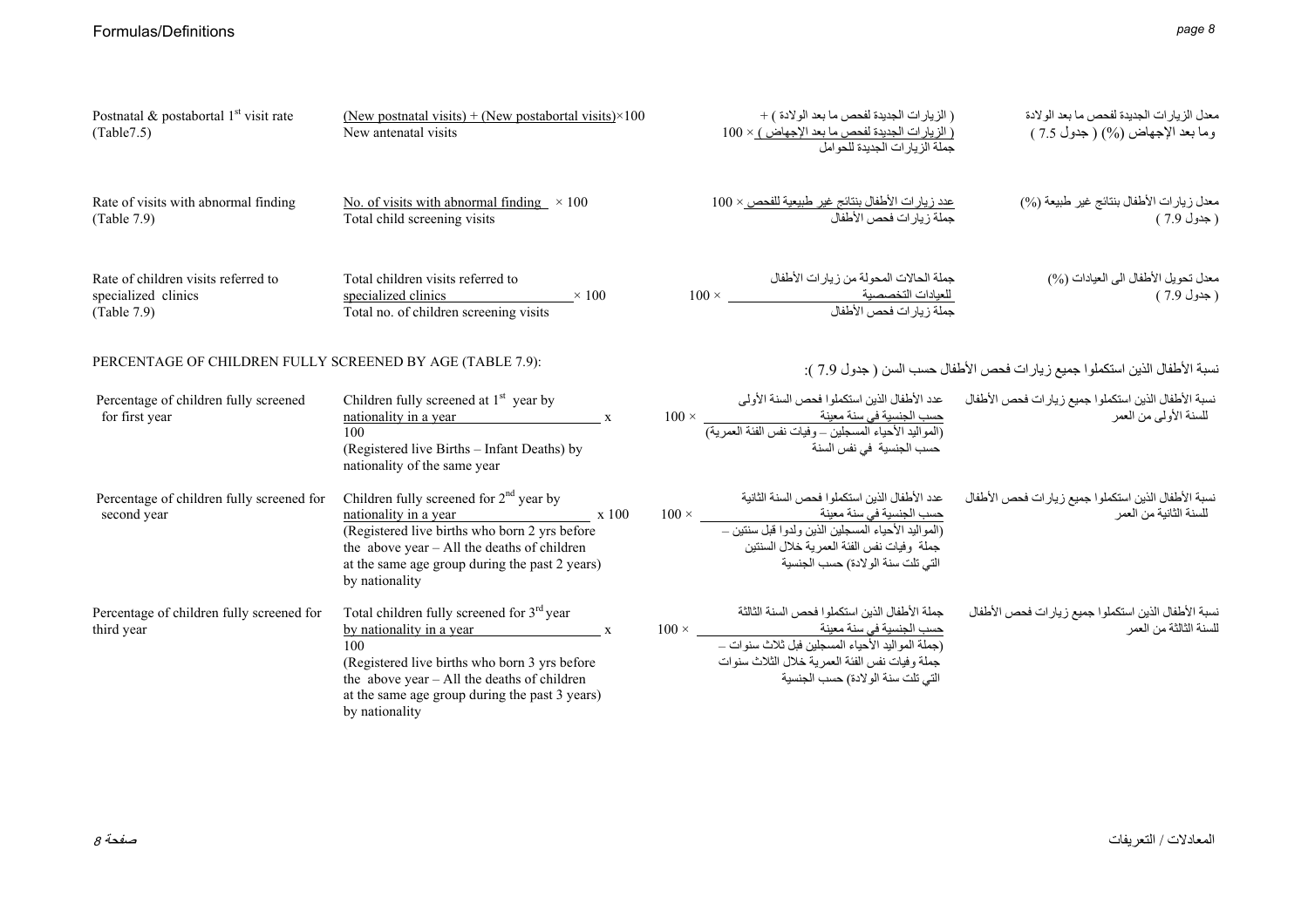| Percentage of children fully screened from<br>5 to 6 years | Total children of age (5-6 years- at school<br>entry) and received MMR2 in a year<br>x 100<br>(Total registered live births who born 5 yrs<br>before the above year $-$ All the death of<br>children at the same age group during the<br>past 5 years) by nationality   | جملة الأطفال (5-6 سنوات) الذين أتموا فحص ما قبل<br>المدرسة وطعموا MMR 2 في سنة معينة<br>$100 \times$<br>(جميع المواليد الأحياء المسجلين الذين ولدوا قبل<br>خمس سنو ات من العام المذكور  ــ جملة و فيات<br>نفس الفئة العمرية خلال الخمس سنوات التي تلت<br>سنة الو لادة) حسب الجنسية                 | نسبة الأطفال الذين استكملوا جميع زيارات فحص<br>الأطفال من 5 إلى 6 سنوات من العمر |
|------------------------------------------------------------|-------------------------------------------------------------------------------------------------------------------------------------------------------------------------------------------------------------------------------------------------------------------------|----------------------------------------------------------------------------------------------------------------------------------------------------------------------------------------------------------------------------------------------------------------------------------------------------|----------------------------------------------------------------------------------|
| Immunization coverage (Table 7.10)                         | Formulas used in this table are same as formulas<br>of table $6.5\&6.6$ in the Public Health, except for<br>the % total of all health centers (Total row) table<br>7.10 denominator is Bahraini registered live<br>births, where is in Public Health table it was total | معادلات هذا الجدول هي نفس المعادلات المستخدمة في جدولي<br>الصحة العامة 6.5 و 6.6، ماعدا إن المقام المستخدم في جدول<br>7.10 لاحتساب نسبة التغطيـة فـي جميـع المراكـز هـو للمواليـد<br>البحرينيين بينما في الصحة العامة المقام عبارة عن جملة المواليد<br>الأحياء المسجلين البحرينيين والغير بحرينيين | نسبة التغطية (التطعيمات) جدول 7.10                                               |
| See page 5 (Public Health formulas)                        | registered live births Bah & Non Bah.                                                                                                                                                                                                                                   |                                                                                                                                                                                                                                                                                                    | انظر معادلات الصحة العامة (ص 5) .                                                |

#### **الإحصاءات الحيوية Statistics Vital**

See formulas of Summary Statistics at the beginning of this section الفصل هذا بداية في الواردة الموجزة الإحصاءات معادلات انظر

### **الرعاية الصحية الثانوية Care Health Secondary**

Discharges

Total of all discharged patients whom completed their stay and left the hospital either alive or dead or against medical advise or transferred to other hospitals.

Admissions Total of all admitted patients during the year.

Beds (hospital bed)

No. of beds which are located in the hospital for use by an inpatient (excluding baby cots in wards and special care baby unit).

*\* Day Case beds are not included within the following formulas.* 

الخروج مجموع المرضى(أحياء وأموات) الذين أنهوا فترة الإقامة في المستشفى بصورة رسمية سواء كان ذلك تبعا لنصيحة أو أمر الطبيب أو ضد رغبة أو نصيحة الطبيب أو بسبب الوفاة خلال سنة معينة.

> الدخول مجموع المرضى الذين تم قبولهم بصورة رسمية للبقاء في المستشفى خلال سنة معينة.

الأسرة (أسـرة المستشفى) جملة الأسـرة المستخدمة لإقامة مريض منوم بالمستشفى (لا يشـمل أسرة المواليد الرضع في الأجنحة أو في العناية الخاصة بالمواليد). \* أسـرة الإقامة القصيرة لا تدخل في حسـاب المعادلات التالية:

#### Formulas/Definitions *page 9*